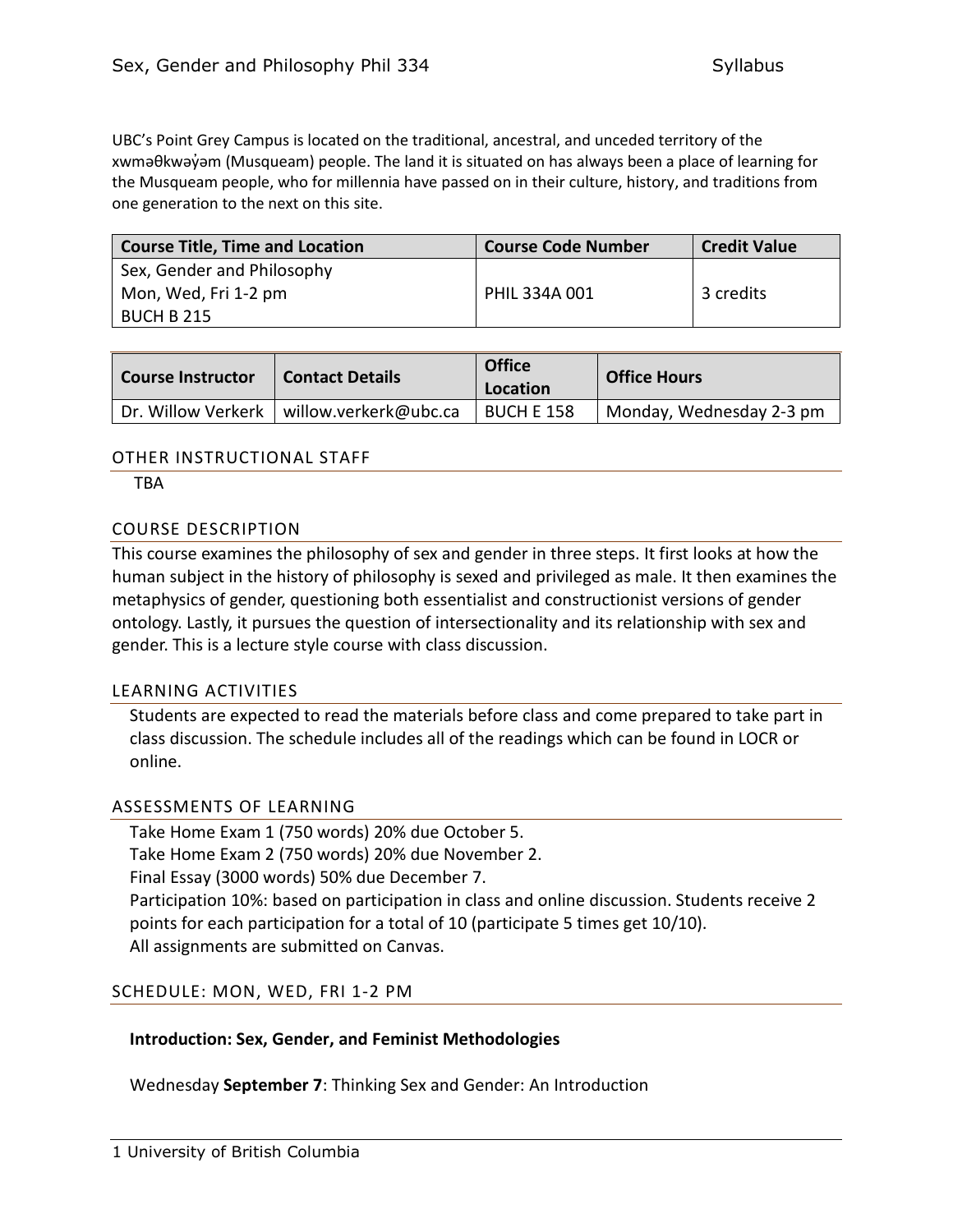Friday **September 9**: **Feminist Curiosity with Perry Zurn** Read: "Feminist curiosity,"in *Philosophy Compass* 2021.

Monday **September 12: Thinking about Feminist Curiosity and Philosophical Methodologies** Read: "Feminist curiosity,"in *Philosophy Compass* 2021.

## **Part I: A Critique of the Sexed History of Philosophy**

**September 14-16**: The Androcentric Human of Philosophy: A Critique Read: Adriana Cavarero, "Introduction," in *Inclinations: A Critique of Rectitude*. Stanford: Stanford University Press, 2016, pp. 1-15.

**September 19-23:** Sexed Verticality and the Autonomous Subject Read: Cavarero, Chapters 1-3 in *Inclinations*, pp. 17-44.

**September 26-30:** Homo Erectus Read: Cavarero, Chapters 4-7 in *Inclinations*, pp. 46-79. *Take Home Exam 1 posted September 30*

*\*Take Home Exam 1 due October 5\**

**October 3-7:** Becoming Inclined or How To Rethink the Subject of Philosophy Read: Cavarero, Chapters 9, 10, pp. 89-106 and Chapter 12 pp. 121-131 in *Inclinations*.

Holiday October 10- Thanksgiving Day

#### **Part II: Gender Ontology**

**October 12-14:** Sex, Gender, and Desire Read: Chapter 1 sections I to IV, pp. 3-22 in Butler, *Gender Trouble: Feminism and the Subversion of Identity*. New York/London: Routledge, 1999.

**October 17-21:** Identity, Sex, and Language Read: Chapter 1 section V and VI, pp. 22-44 in *Gender Trouble*.

**October 24-28:** Sex, Gender, and Performativity Read: Chapter 3 section IV "Bodily Inscriptions, Performative Subversions" pp. 163-180 in *Gender Trouble*.

*Take Home Exam 2 posted on Friday October 28*

*\* Take Home Exam 2 Due November 2\**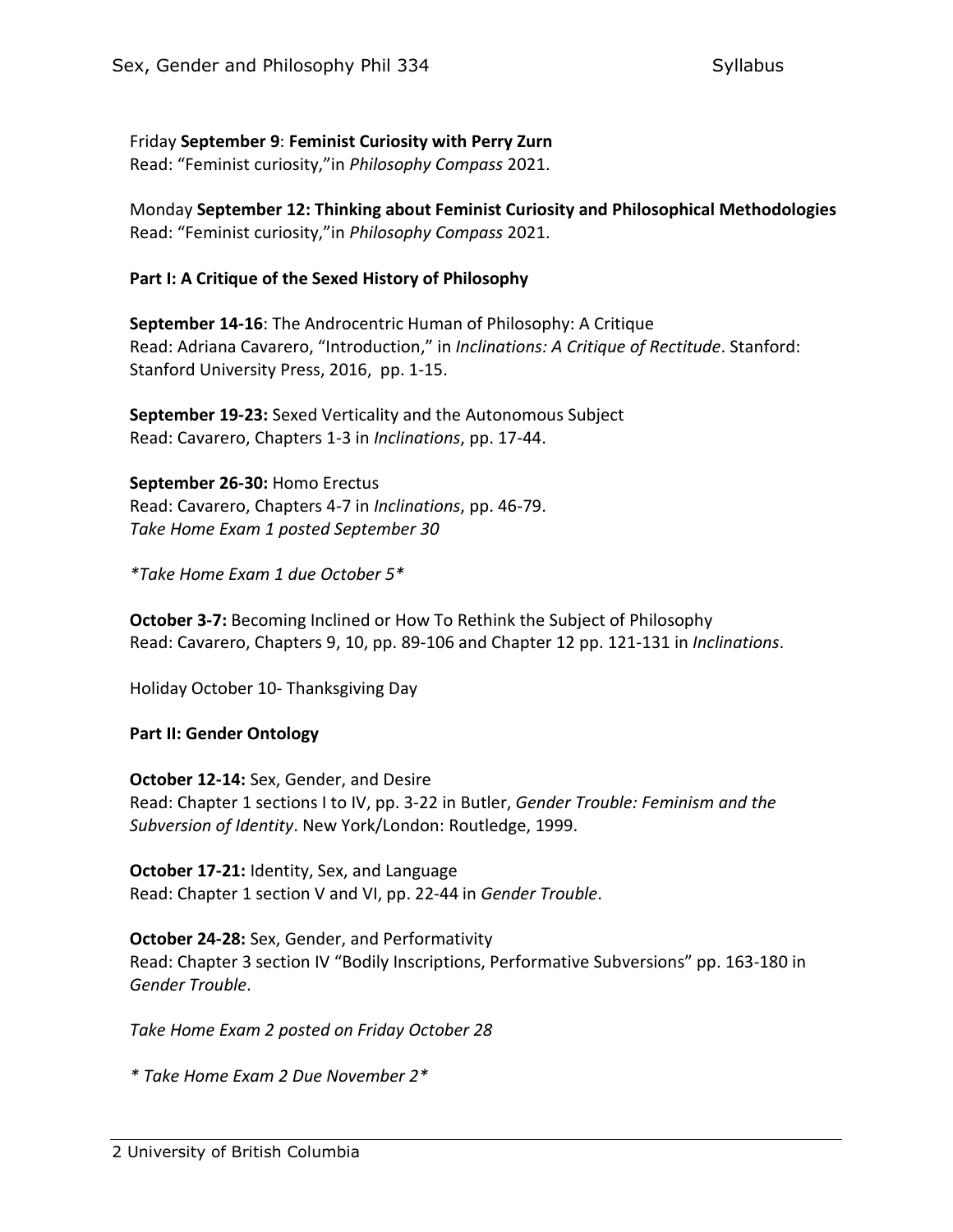## **October 31-November 4:** Gender Regulation

Read: Chapter 2 "Gender Regulations" pp. 40-56 in *Undoing Gender*. New York: Routledge, 2004.

AND Chapter 1 "Coming to Terms with Transgenderism and Transsexuality" pp. 23-34 in Julia Serano, *Whipping Girl: A transexxual woman on sexism and the scapegoating of femininity*. Berkeley: Seal Press, 2007.

#### **November 7:** Gender Trouble Still: Biopolitics

Read: Isabell Dahms, "Always trouble: Gender before and after Gender Trouble," *Radical Philosophy* 2.09 (Winter 2020-21), pp. 41-54. *Final Essay topics posted November 7*

## **Part III: Sex, Gender, and Intersectionality**

*Midterm break November 9-11* Watch: Ted Talk, "The urgency of intersectionality" [https://www.ted.com/talks/kimberle\\_crenshaw\\_the\\_urgency\\_of\\_intersectionality?language](https://www.ted.com/talks/kimberle_crenshaw_the_urgency_of_intersectionality?language=en)  $=$ en

## **November 14-18:** Intersectionality

Read: Kimberle Crenshaw, "Mapping the Margins: Intersectionality, Identity Politics, and Violence against Women of Color," *Stanford Law Review*, Vol. 43. 6 (July 1991), pp. 1241- 1299.

# **November 21-25:** Questioning Intersectionality

Read: Brittney Cooper, "Intersectionality," in *The Oxford Handbook of Feminist Theory*. OUP: 2016.

# **November 28-December 2:** Intersectionality and Feminism

Read: Ahmed, Sara, "Chapter 1: Feminism is Sensational" in *Living a Feminist Life*. Durham: Duke University Press, 2017.

**December 5-7:** Review and Concluding Discussion

*\*December 7 Final Essay due\**

# LEARNING OUTCOMES

During the course, students will learn concepts central to the philosophy of sex and gender in feminist, transgender, and antiracist philosophy. They will practice talking and thinking critically about the arguments and ideas. The take home exams provide the opportunity to demonstrate understanding of the key concepts studied to date. The final paper is an exercise in critical thinking to explore and deepen understanding of one or more of the thinkers studied during